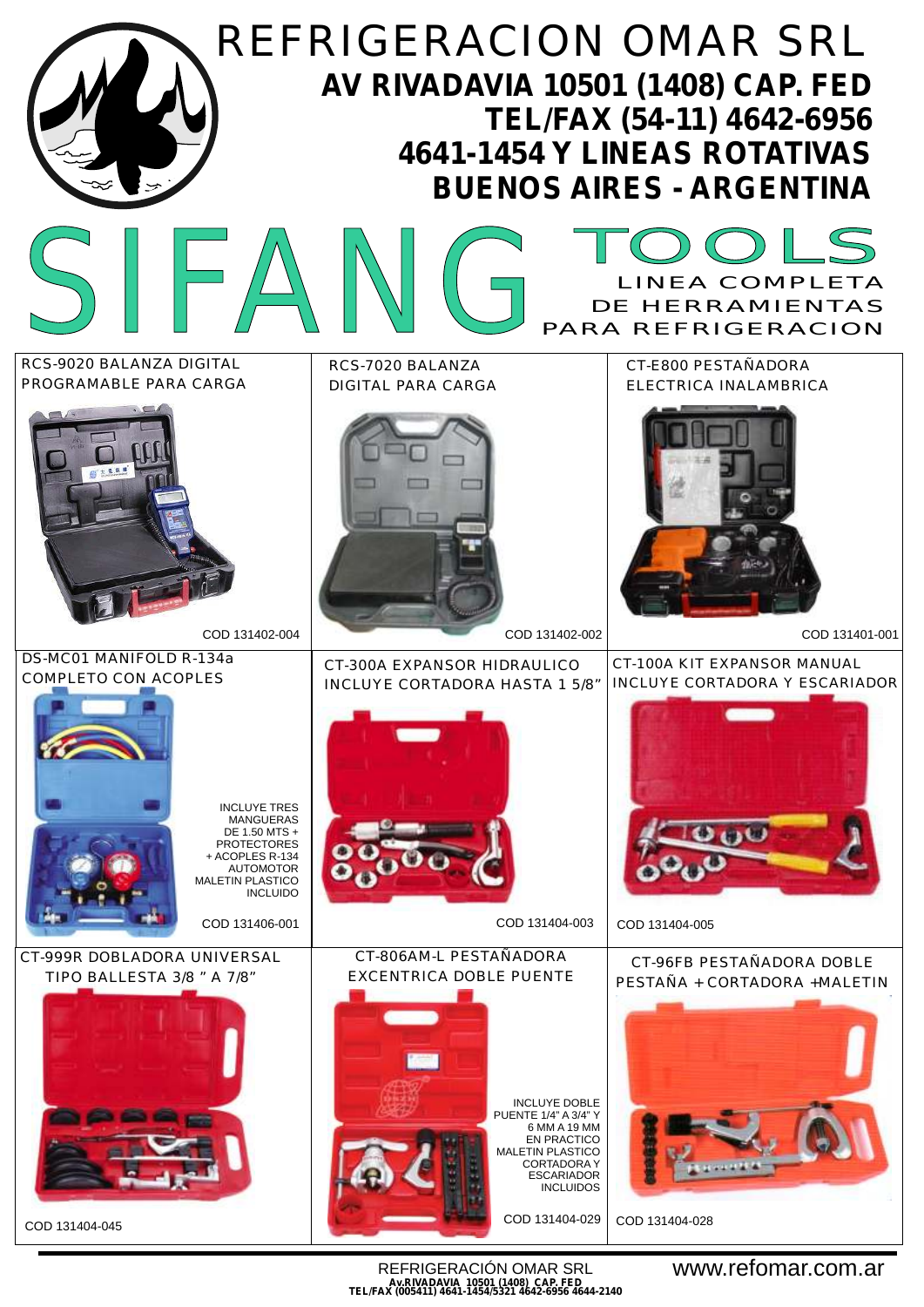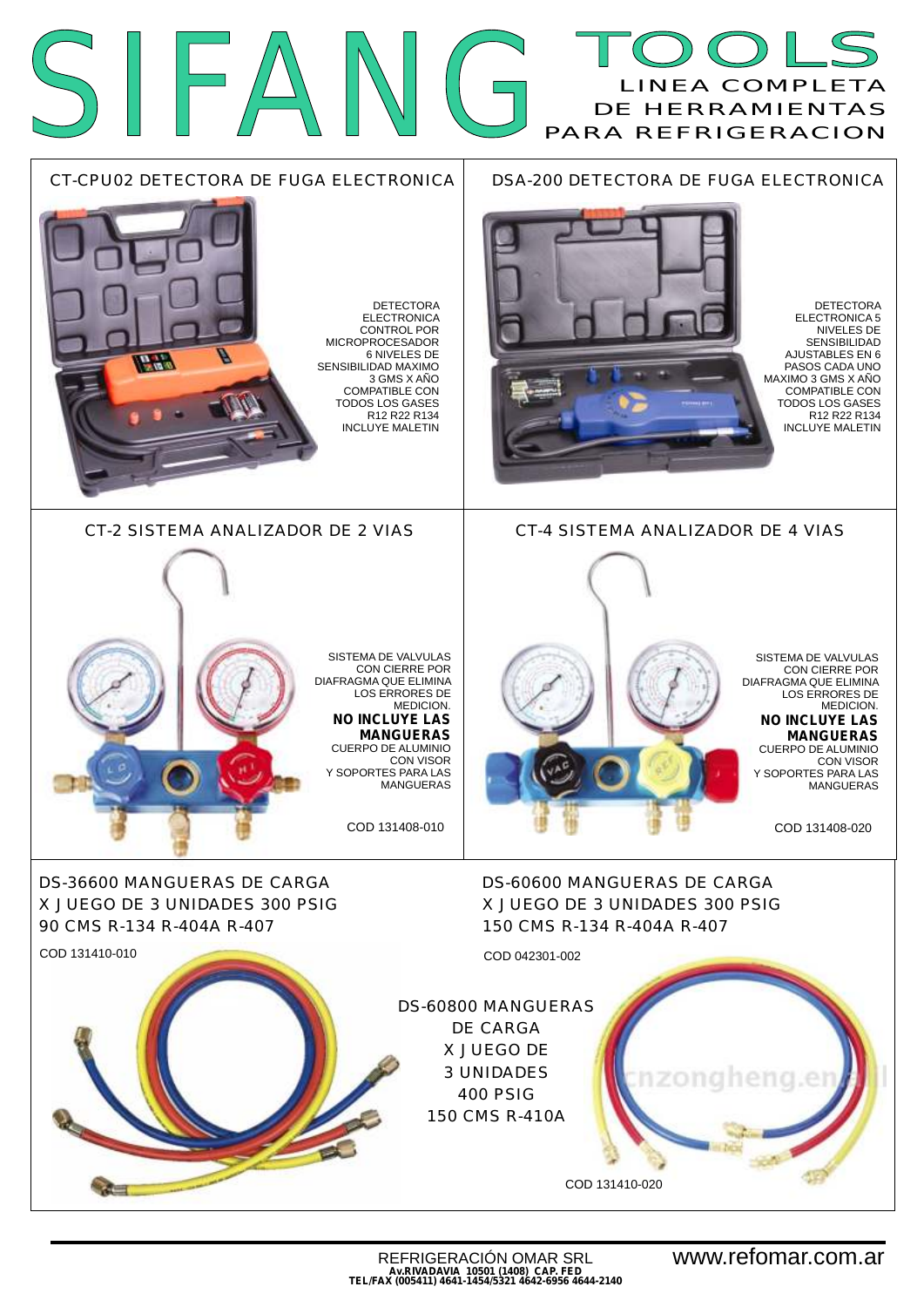|                                                                                                                                                                                                |                                                                                                                                           | DOLS<br>INEA COMPLETA<br>DE HERRAMIENTAS<br>PARA REFRIGERACION                                                                    |
|------------------------------------------------------------------------------------------------------------------------------------------------------------------------------------------------|-------------------------------------------------------------------------------------------------------------------------------------------|-----------------------------------------------------------------------------------------------------------------------------------|
| CT-195A PESTAÑADORA<br>3/16" A 5/8"                                                                                                                                                            | CT-500A PESTAÑADORA<br>DE CUBOS 3/16" A 5/8"                                                                                              | CT-103A PESTAÑADORA<br>INDUSTRIAL 7/8" A 1 1/8"                                                                                   |
| COD 131404-030                                                                                                                                                                                 | COD 131404-032                                                                                                                            | COD 131404-031                                                                                                                    |
| CT-525A PESTAÑADORA<br><b>UNIVERSAL 3/16" A 5/8"</b>                                                                                                                                           | CT-206 CORTADORA<br>INDUSTRIAL 3/8" A 2 5/8"                                                                                              | CT-274 CORTADORA<br>DE CAÑO 1/8" A 1 1/8"                                                                                         |
| COD 131404-032                                                                                                                                                                                 | COD 131404-020                                                                                                                            | COD 131404-022                                                                                                                    |
| CT-1 ANALIZADOR DE 1 VIA<br>SISTEMA DE VALVULA<br>CON CIERRE POR<br>DIAFRAGMA QUE ELIMINA<br><b>LOS ERRORES DE</b><br>MEDICION.<br><b>NO INCLUYE LAS</b><br><b>MANGUERAS</b><br>COD 131408-030 | COD 141404-005<br><b>DSML</b><br>MANOVACUOMETRO<br>80 MM EN BAÑO DE<br>GLICERINA - 30+350 PSIG<br>APTO PARA TODOS LOS<br>GASES R12-22-502 | COD 141404-010<br><b>DSMH</b><br>MANOMETRO<br>80 MM EN BAÑO DE<br>GLICERINA 0+760 PSIG<br>APTO PARA TODOS LOS<br>GASES R12-22-502 |

REFRIGERACIÓN OMAR SRL **Av.RIVADAVIA 10501 (1408) CAP. FED TEL/FAX (005411) 4641-1454/5321 4642-6956 4644-2140**

www.refomar.com.ar